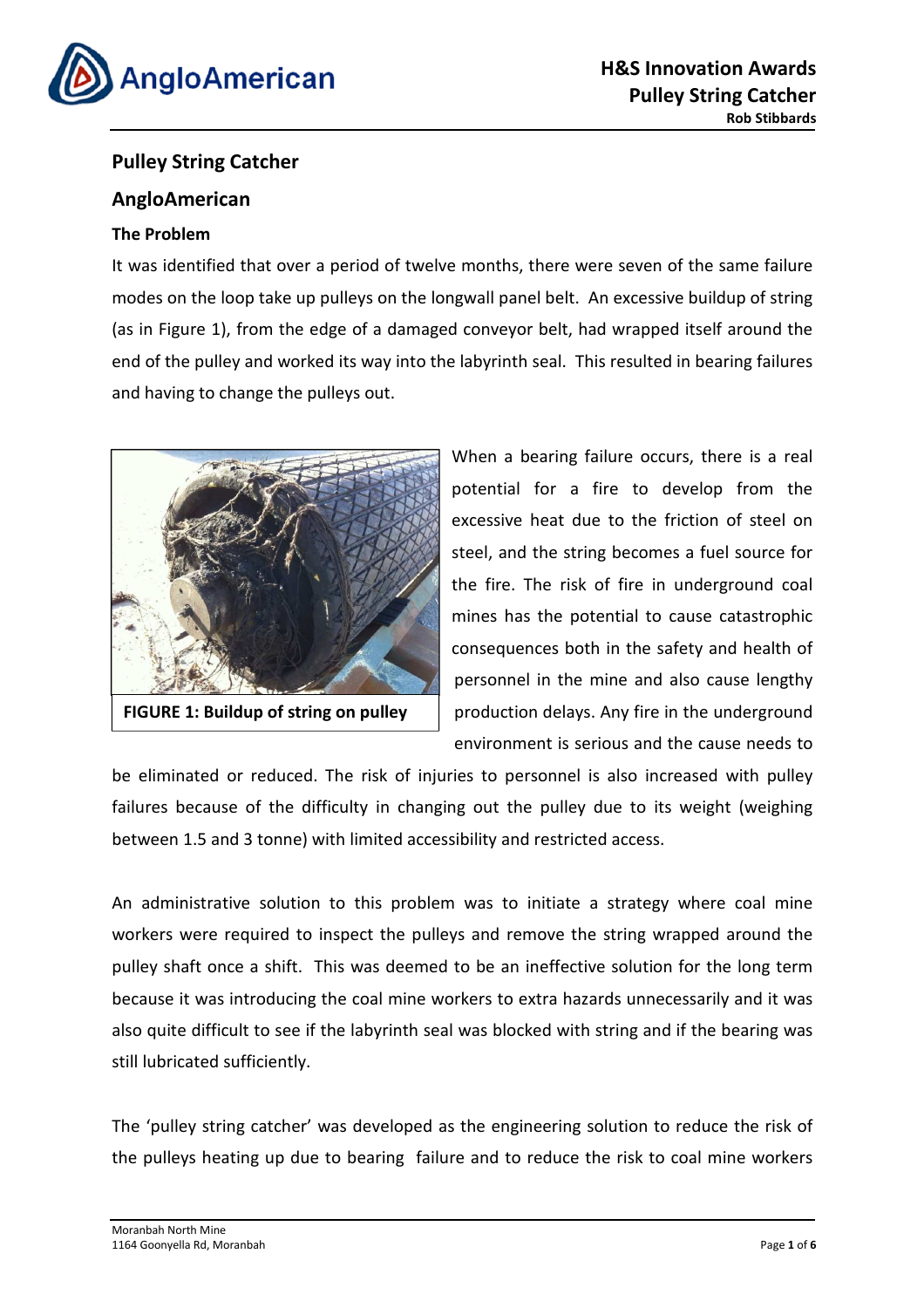

accessing the pulleys. The catcher also allows maintenance to be carried out effectively by providing a visual inspection of the pulley to ensure that the lubrication was sufficient around the labyrinth seal.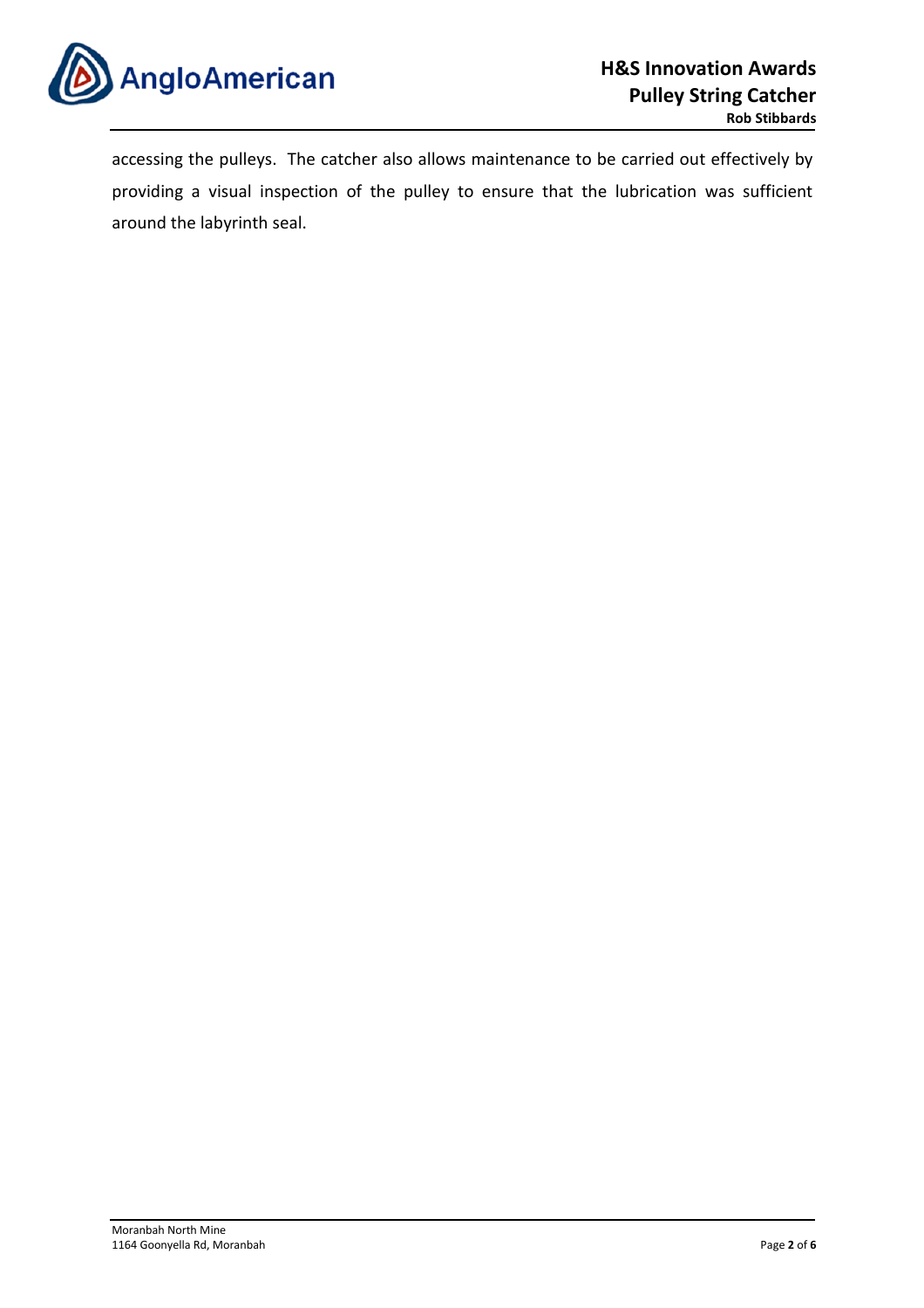

#### **The Solution**

The original conveyor pulley block design didn't allow for visual inspections to check for sufficient lubrication in the labyrinth seal and string build up on the shaft. The conveyor had to be isolated and guards removed to conduct these inspections.



The design was reviewed by the conveyor engineer, and after consultation with the conveyor engineering team, a new design was created. A change management proposal and a risk assessment were prepared for the new design – the 'pulley string catcher'. This could be used for visual inspection of string build up and lubrication of the labyrinth seal, without isolating the conveyor. The device had also been shaped to catch the string before it has the chance to enter the labyrinth seal, thus reducing the number of pulley change outs required. The new design was sent to an external source for engineering checks and manufacturing.

Two 'pulley string catcher's' were installed at the loop take up pulley in the longwall belt panel approximately five weeks ago (14/4/15). There has been no ingress of string into the labyrinth seal and the ability to conduct visual inspections on this equipment is much safer and easier. It is now the intention to install these catchers in future longwall panels.

Upon identification of the initial defect, an administrative control was put into place – the development of a maintenance strategy to monitor and remove the buildup of string. To improve this control, it was decided to engineer a new design for the pulley block that would allow visual inspections and eliminate string being able to enter the labyrinth seal. This demonstrates the use of both engineering and elimination in the hierarchy of control.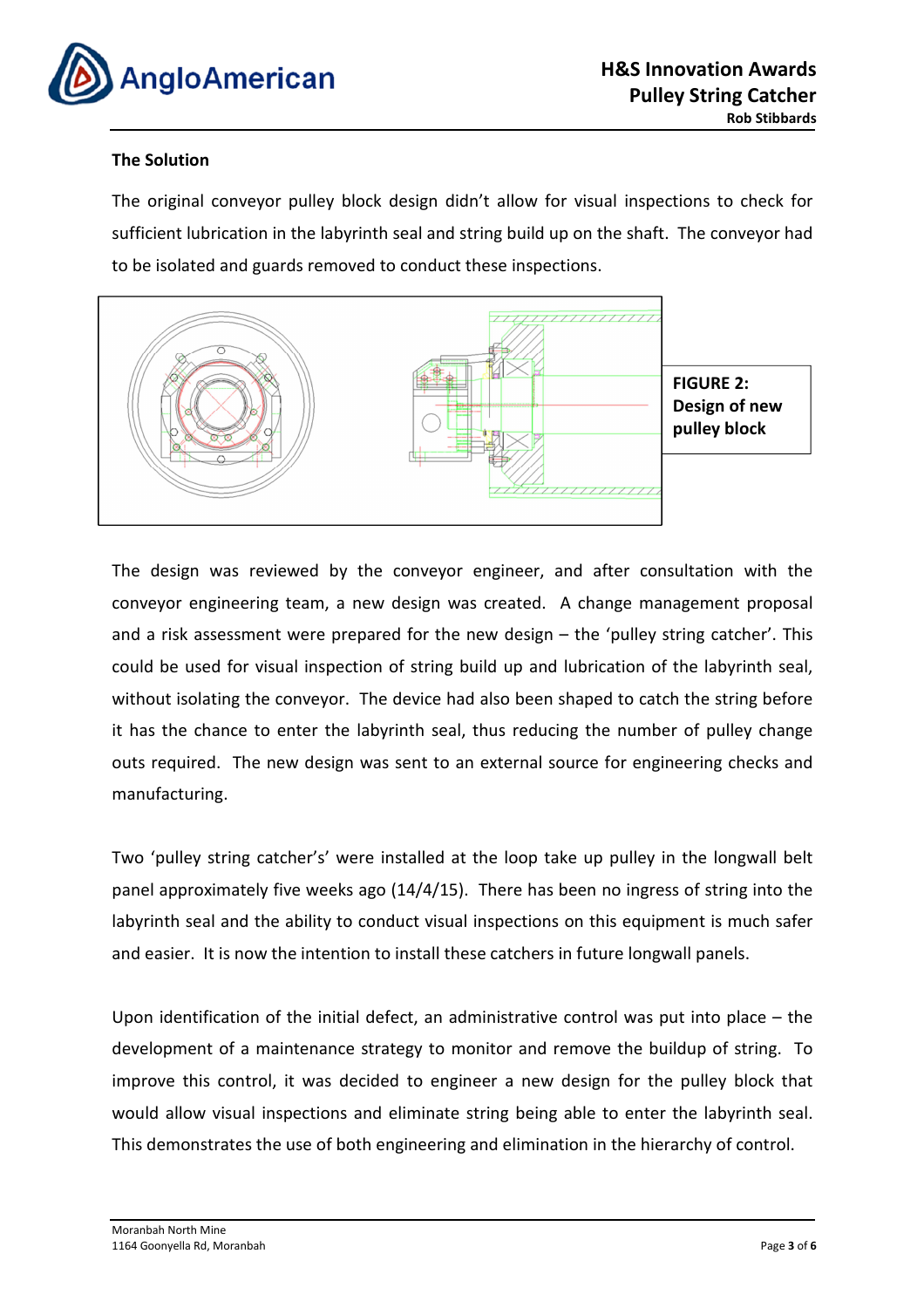

#### **Benefits / Effects**

There are many benefits as a result of the installation of the 'pulley string catcher'. The likelihood of the bearings failing as a result of string ingress has been greatly reduced and non-invasive monitoring is an added benefit of the new design. By eliminating string build up in the labyrinth seal significantly reduces the potential for a fire to develop in the pulley area.

It requires a minimum of four coal mine workers and eight hours to replace a pulley. A pulley weighs between 1.5 and 3 tonne, when replacement is required it's in a restricted work space with a high exposure to harm. The current longwall panel had seven pulley change outs in the first twelve months. The new design will reduce the failure rate significantly with the expectation there will be no failures of this type experienced for the life of pulley. This will greatly reduce that exposure to harm for coal mine workers.

Having to isolate the conveyor belt to inspect the pulley is an inconvenience as it removes the continuity of the longwall production; this is no longer required with the new design. Also, coal mine workers are not required to pull off the guards and remove the string build up every shift, 'just in case'. The new system allows for a quick visual inspection of both the string build up and lubrication of the labyrinth seal, therefore



**FIGURE 3: String gathering on 'pulley string catcher'**

the conveyor is only stopped for schedule maintenance.

Since the 'pulley string catcher's' have been implemented there has been no buildup of string around the pulley shaft and improved monitoring of pulley lubrication. The expectation is that the conveyor string from the belt will be captured on the catchers and this will be removed prior to it damaging the pulley seals. With the improved monitoring of the sealing arrangement there have been no events where the conveyor has been required to be stopped to rectify issues.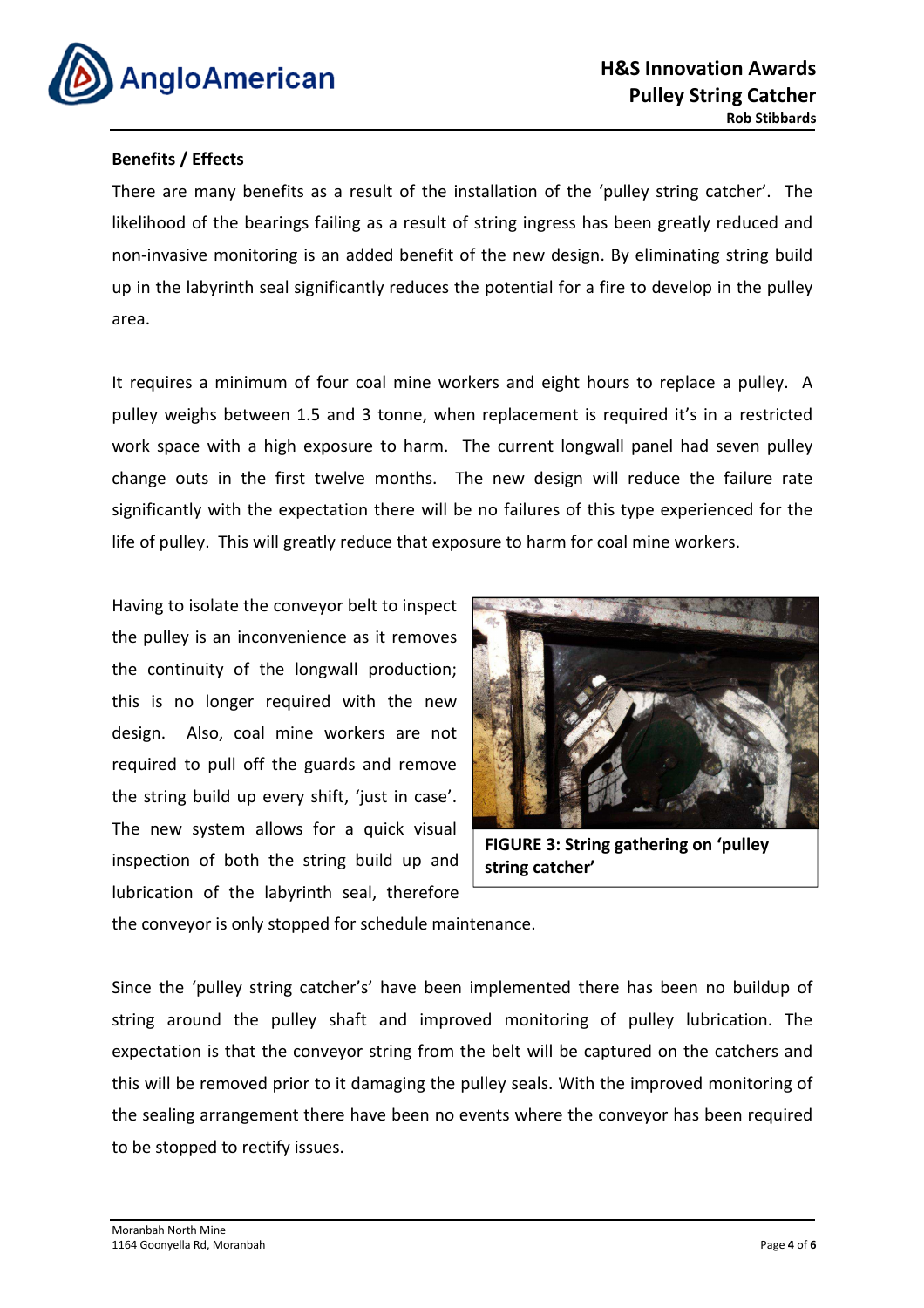

#### **Transferability**

Many industries use conveyors to transport goods. There is a definite potential for the 'pulley string catcher' to be applied to any conveyor pulleys across any industry, thus reducing down time and exposure to harm for personnel.

The purchase and supply of the 'pulley string catchers' for all conveyor pulleys on the next longwall belt have already arrived on site and installed. The catchers are fairly straightforward to manufacture, transport and install. The design could easily be adjusted to suit another conveyor system.